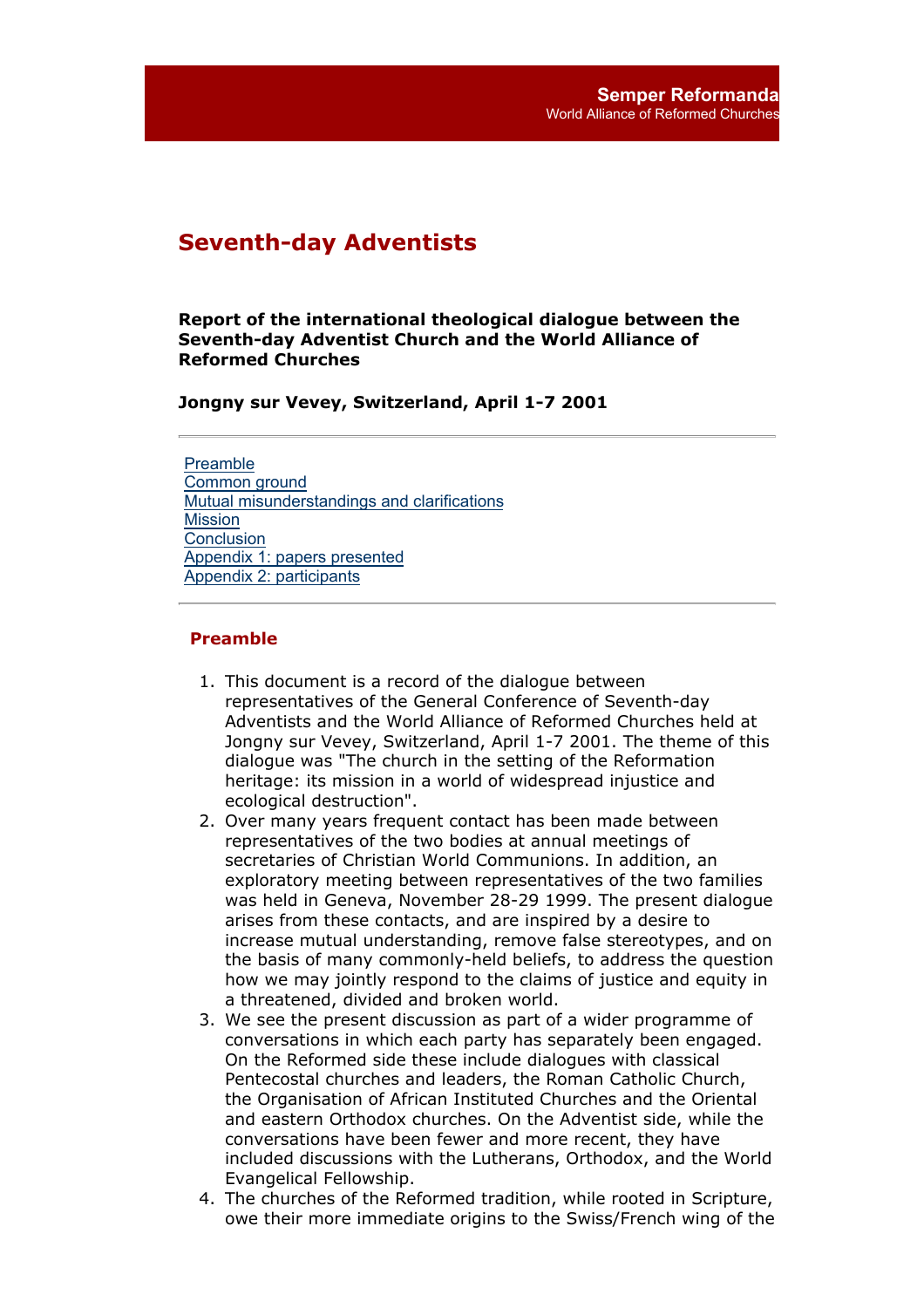Reformation. Their doctrines and polity were fashioned by a variety of theologians and, from the outset, were subject to development, not least in relation to the diverse socio-political environments into which they moved. The family comprises churches which espouse presbyterial or congregational church order, together with a number of united churches in which the two polities have been blended (in some cases with transconfessional ingredients as well). Through colonisation and the modern missionary movement, the Reformed have spread to many parts of the world where they have adapted themselves in various ways to cultural and social contexts. The World Alliance of Reformed Churches (Presbyterian and Congregational), which represents some 75 million members and 214 churches in 106 countries, was formed in 1970 as a result of the coming together of the World Presbyterian Alliance (1875) and the International Congregational Council (1891).

- 5. The Seventh-day Adventist Church is a Scripture-based, Christ-centred church, which was organised in 1863. It emerged from the mid-century movement which looked for the imminent return of Christ. From a small beginning (3,500 members when organised) the Church has now spread to over 200 countries and has (in 2001) a baptised membership of more than 12 million, representing a total Adventist community of over 25 million people. The Church is especially strong in some Latin American countries, Africa, and the Far East. Adventists operate a school system of some 6,000 institutions from primary to university levels, comprising one million students, as well as a large network of health institutions. It is also well known for its Adventist Development and Relief Agency (ADRA), and organised support for religious liberty.
- 6. From the above brief descriptions it will clearly be seen that the two communions represented in this dialogue embrace people of diverse cultural, linguistic, and national origins. It should further be noted that the preponderance of their members now reside in Asia, Africa, Latin America, and Australasia.
- Every inter-church conversation has its own ethos and agenda, 7. specific to the parties involved. Happily, Adventist-Reformed relations have not been blighted by anathemas, though they have been inhibited by misunderstandings. In this dialogue we sought to face and dispel some of these, and to articulate the common doctrinal ground on which we stand; and this with a view to proclaiming the eternal gospel in today's needy world.

#### **Common ground**

- The Adventists and the Reformed acknowledge as brothers and 8.sisters all who confess Jesus Christ as Saviour and Lord. Among the many features we hold in common are the following:
	- We accept the Bible as the rule of faith and practice, the supreme witness to God's saving grace in Christ.
	- We believe in the triune God.
	- We believe that God became truly human in Jesus Christ.
	- We believe that through the life, death, and resurrection of Jesus Christ, God reconciles the whole created order to himself. By the work of Christ, God's holiness is honoured and our sins forgiven.
	- We believe that God calls all people to a new and better life.
	- We believe that as followers of Jesus Christ we are called to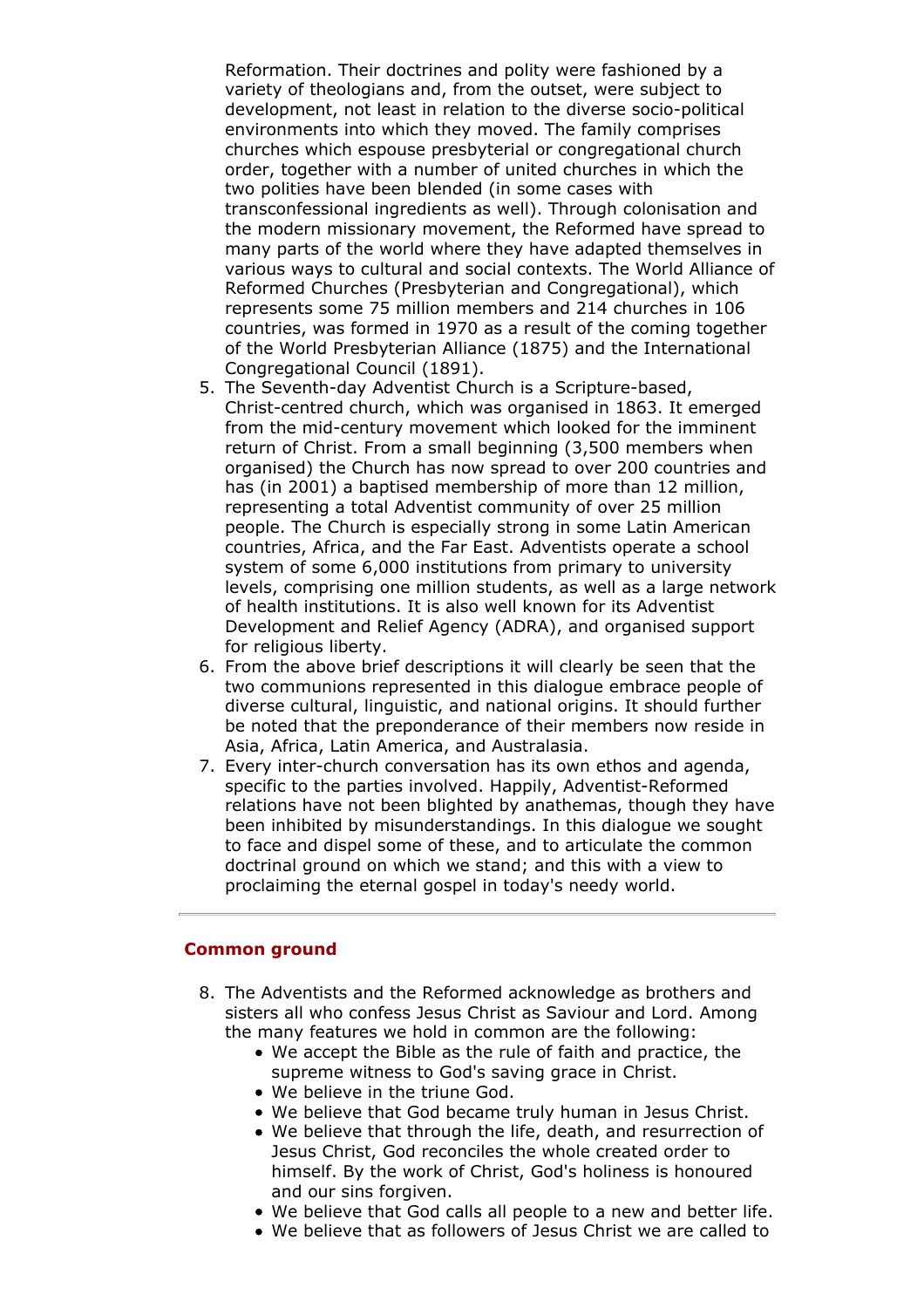proclaim the gospel of salvation to all people.

- We believe that Christ calls us to work to bring hope, healing, and deliverance from spiritual and economic poverty.
- We believe we stand in the succession of those who, through the ages, have faithfully proclaimed the gospel of Christ.
- We believe that the Lord's Supper is integral to the church's worship and witness.
- We acknowledge our debt to the Reformation with its biblical emphasis upon salvation by grace alone (*sola gratia*) through faith alone (*sola fide*) in Christ alone (*solus Christus*).
- We welcome conversations with other Christian churches concerning doctrine and mission.

### **Mutual Misunderstandings and Clarifications**

9. Despite the considerable degree of common ground, the Reformed and the Adventists have frequently misunderstood one another and viewed each other with suspicion. The mutual clarifications specified below should help to clear the path to further Adventist-Reformed mutual reflection. What is clear is that both families have experienced a degree of doctrinal development as they have sought to bear witness to the gospel in ever-changing, diverse socio-intellectual environments.

### **Adventist Clarifications**

- 10. Adventists have grown in their understanding and articulation of doctrine. Therefore, some expressions of their teachings found in earlier publications do not accurately represent their present positions. However, some criticisms levelled against them derive from misinformation and have never been true. In each of the following paragraphs, we express a frequently-asked question ("Q") followed by a brief Adventist reply ("A").
- **Q:** Do Adventists set dates for the second coming of Jesus? 11. **A:** The Seventh-day Adventist Church was organised in 1863, and has never set such dates. It has officially and publicly rejected all such practices, as with attempts to attach significance to the year 2000. Occasionally, an Adventist preacher or writer may have set or implied dates for the second Advent, but they have acted without official endorsement or authority.
- **Q:** Do Adventists believe in Christ's complete atonement on the 12. cross?

**A:** Adventists believe that the death of Christ on the cross provided the once-for-all atonement for sins, all-sufficient in its efficacy. Their distinctive view of the high priestly ministry of Christ in the heavenly sanctuary teaches that he is applying the ongoing benefits of his atonement, not adding any value to it.

**Q:** Are Adventists legalists? 13.

**A:** Adventists hold to the Reformation principle of grace alone, faith alone and Christ alone. They teach and preach that as saved people the Lord calls all Christians to holy living. This includes obedience to the Ten Commandments, with Sabbath observance; however, they understand obedience to be the result, not the ground, of salvation.

14. **Q:** Do Adventists add to the canon of Scripture?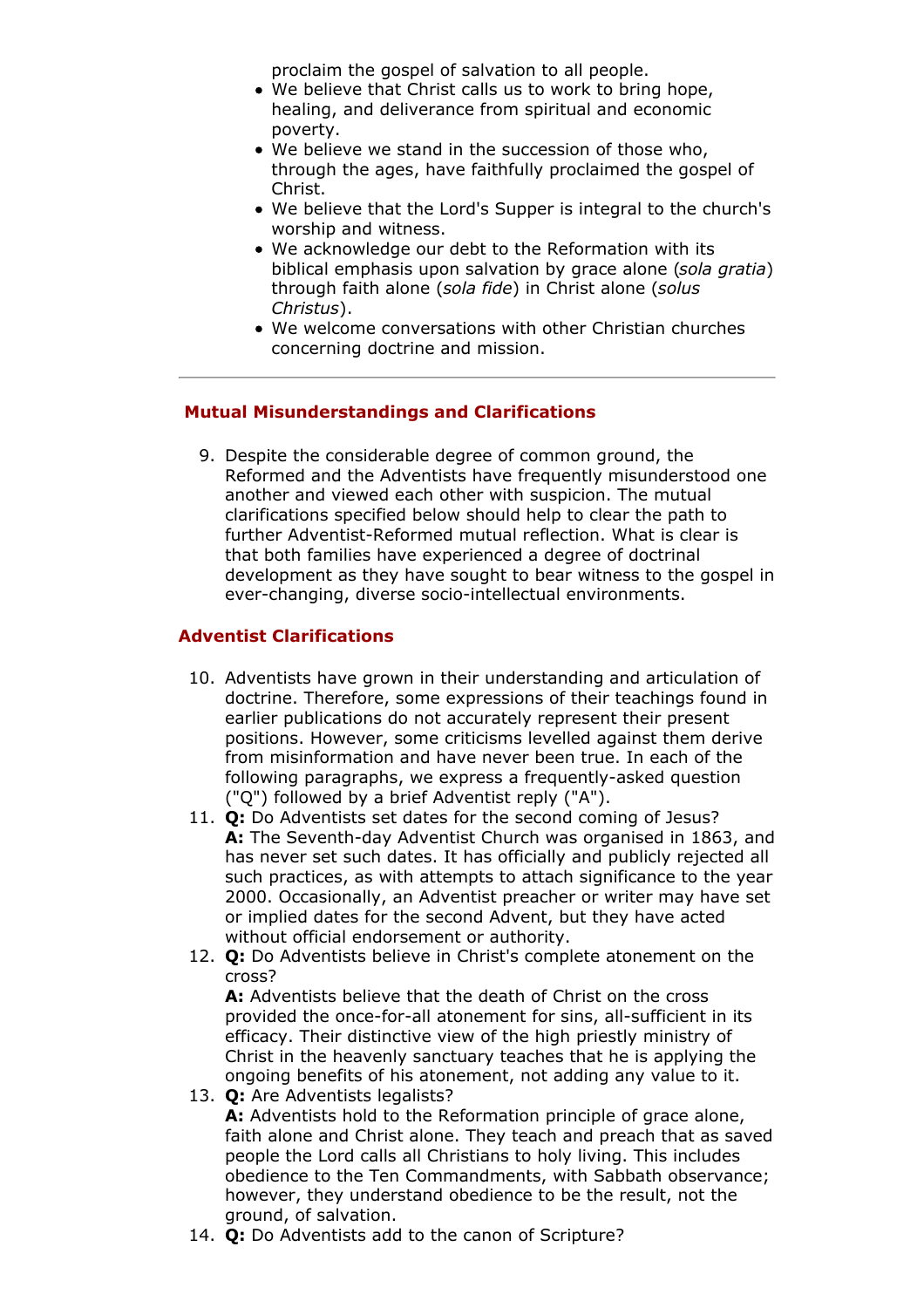**A:** Adventists believe that the biblical gift of prophecy was manifested in the life and ministry of Ellen G White. They regard her writings highly as providing ongoing counsel, devotional material, and biblical reflection. However, they hold firmly to the principle of *sola scriptura,* teaching that the Bible is the rule of faith and practice that tests all other writings, including those by Ellen White.

**Q:** Do Adventists believe that they are the only ones who will be 15. saved?

**A:** No. Further, although they understand themselves to be given a particular mission, this is within the larger context of God's activity through many agencies. Their *Working Policy* states: "We recognise every agency that lifts up Christ before man as a part of the divine plan for the evangelisation of the world" (O100).

**Q:** Do Adventists neglect the social implications of the gospel? 16. **A:** Adventists have always been engaged in social betterment as part of their understanding of the gospel. They have been reluctant, however, to engage politically in challenging societal structures.

# **Reformed Clarifications**

- 17. Understandably, the Adventists raised the question of predestination. In some cases the perplexity arises because "predestination" is mistakenly confused with "determinism." The biblical doctrine of predestination arises from Paul's grateful, retrospective confession that his standing before God was not of his own doing, but resulted from God's gracious, prior call. "Predestination" is thus a *religious* term which is not to be elided with "determinism" (as the latter term appears in, for example, moral philosophy, where Reformed participants may be found on both sides of the determinist-libertarian debate).
- 18. As to the perplexity caused by "double predestination," it must be admitted that this doctrine has given rise to a view of God as determining the eternal fate of individuals from the foundation of the world in accordance with his "inscrutable will," with some destined for heaven, others for hell. It should be remembered that Calvin and others did not place election to salvation on an equal footing with "preterition" ("passing by"). Subsequently, there was a hardening of this position whereby a relentless logic was ill-advisedly applied to a religious doctrine, to the extent that in some circles mission was inhibited because the free offer of the gospel was proscribed. Under the influence of the Evangelical Revival, further modifications were made, to the extent that some Reformed Christians can nowadays not only envisage a *rapprochement* with Arminians, but can happily live with them in united churches. There is thus a broad consensus to the effect that God's electing grace is not to be construed fatalistically, but in the context of God's undiscriminating love whereby *all* are called to salvation, to which call they may make their own, enabled, response.
- 19. It became clear to the participants in the Reformed-Methodist dialogue that the historic dispute over Calvinism and Arminianism need not be church-dividing. This conclusion resulted from the recognition that while Calvinists were seeking to honour God's sovereignty in salvation, Arminians were no less concerned to uphold human responsibility before God.
- 20. Adventists have queried the apparent relative lack of interest in eschatology (construed as the "doctrine of the last things") in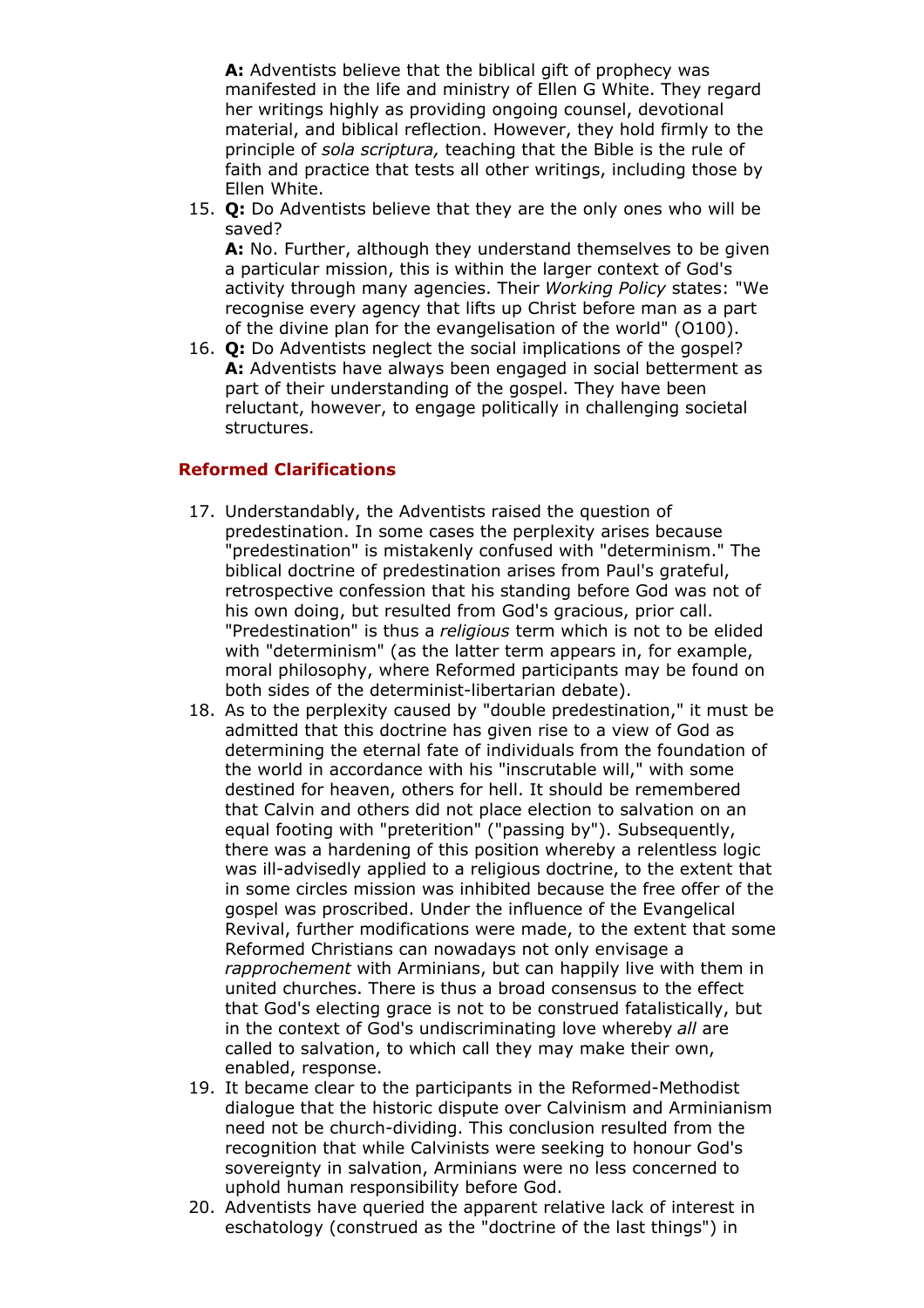Reformed theologies. While Reformed theologians have, down the centuries, written widely on this theme, it is true to say that on the whole they have not, traditionally, majored on it; nor has eschatology been central in the piety of Reformed Christians. It may even be that distaste for more excitable millenarian claims has constituted an inhibiting factor in this connection. Nevertheless, eschatology is not to be played down - least of all in the present dialogue in which we are pondering our witness in relation to God's new heaven *and earth*.

21. Some Adventists challenge Reformed churches in certain regions to examine, and where necessary to adjust, the balance of gospel proclamation and socio-ethical witness, the latter being perceived as taking precedence over the former instead of being informed by it. While there are some grounds for this challenge (which have been shared for a long time by many Reformed churches), the Reformed respond by underlining their conviction that since salvation concerns the whole person, in the whole of society, the proclamation of the Word cannot be divorced from the practical outworking of it in terms of the ideals of the kingdom of God.

### **Mission**

- 22. As representatives of the Seventh-day Adventist Church and the World Alliance of Reformed Churches, we are called to bear witness to the gospel in a world characterized by a diverse set of opportunities, challenges, and problems. Among the problems, we identify the following: social and economic injustices; ecological destruction; and racial, ethnic, gender, and religious discrimination. We are deeply aware that we have contributed both directly and indirectly to these conditions. We believe the gospel compels us to respond imaginatively and creatively to these concerns both at a local and global level.
- 23. We recognise that often there is a real and serious danger that is created by our tendency to dogmatize our perceptions of what God would have us do and be in the world in terms of certain experiences or doctrinal positions. We realise the urgent need for our theologies to go beyond simplistic dichotomies of dividing human experience into secular and spiritual; soul and body; black and white; male and female; rich and poor.
- 24. These dualities often manifest themselves in setting one against the other or glorifying one at the cost of vilifying the other. For example, we have lived as though nature has to be exploited because it is material and temporal. This is the line of thought that has resulted in a sharp divide in the church's participation in justice and the mission of God in the world. The Adventist and the Reformed representatives concur that such divides are not justifiable, either on the basis of biblical faith or our traditions. We have found that the whole of life is a gift of God that is to be enjoyed and nurtured through faithful stewardship. Therefore, we reaffirm our commitment to joining with God and one another in the ministry of reconciliation.
- 25. Our approach to the following issues is grounded in our grateful response to the grace of God who creates us, redeems us, and calls us to stewardship. We seek to embrace God's mission in creative, redemptive, and faithful obedience to our call to discipleship. We engage these matters not with the presumption that there can be simple resolution to the injustices that surround us, but with the deep desire to be in solidarity with the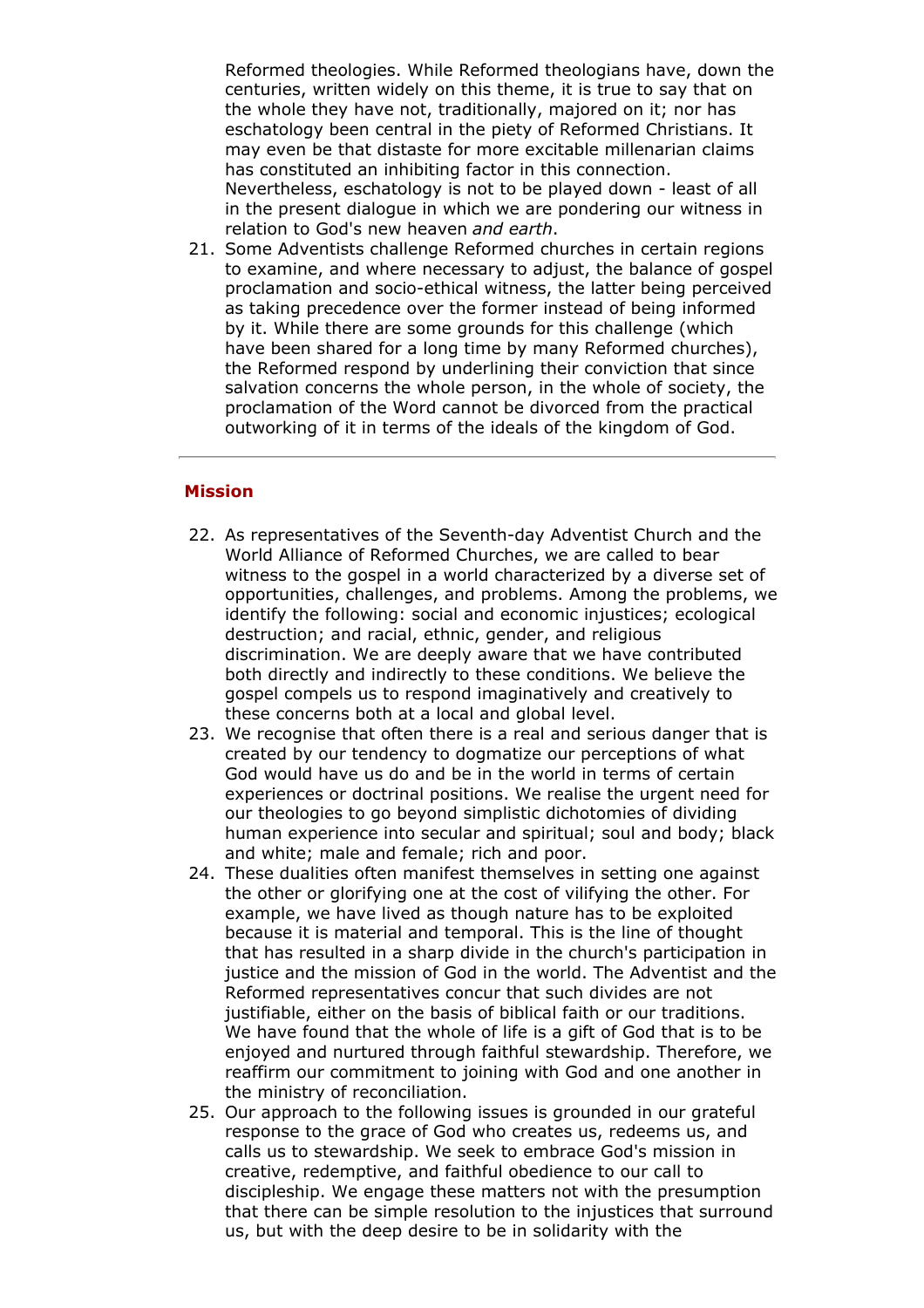marginalised and hurting. We learn this commitment from the incarnation itself; God's very entrance into and solidarity with the human condition in the person of Jesus Christ.

### **Socio-economic injustice**

26. We have become more aware of the socio-economic challenges that face many of our communities, particularly in the southern hemisphere. The global economy, dominated by multinational corporations and institutions that reinforce the indebtedness of developing nations to developed nations, exacerbates the economic and social hardship experienced by the majority of the inhabitants of the world. This phenomenon is manifest in the following tragedies, among others:

### **Poverty**

We acknowledge the widespread poverty in the world, which is manifest in the lack of access to basic necessities (e.g., food, housing, water, clothing) needed for sustaining a dignified human existence. These consequences of poverty are so egregious that the church needs to become more assertive in confronting these injustices. As Adventists and members of the World Alliance, we acknowledge that we are not as proactive as we should be in addressing these concerns. We see an urgent need and invite our churches to work both individually and, wherever possible, together in alleviating and minimising the effects of this malady.

### **HIV/Aids**

- 28. We painfully note the devastating effects of HIV/Aids in all parts of the world, particularly in Asia and Sub-Saharan Africa. This tidal wave of suffering and death, the loss of income, the burden of orphan care, the loss of hope, the desperation inflicting both individuals and communities, and the accompanying social stigma that threatens the dignity of the individual, make it difficult in many instances to deal realistically with the crisis.
- 29. Compounding the difficulty are the self-serving financial policies and insensitivity of international pharmaceutical companies that prevent many in developing nations from gaining access and benefit from the available medications that would reduce human suffering and prolong life.
- 30. There is need for our churches to address the disturbing issues related to this epidemic in their theological, ethical, and pastoral dimensions, and this with a view to facilitating the whole church's pastoral care of the infected and the affected. This will include working to influence behavioural changes and responsible lifestyles and grappling with the issue of how our two communions can cooperate in dealing with this issue as we proclaim the gospel.

### **Violence**

31. The ugly head of violence rises everywhere - especially against women, children, and other vulnerable communities. Dictatorships; militarism; racism; industrialisation that pushes people off their land; and racist violence against groups like the Dalit, blacks, and indigenous communities are responsible for a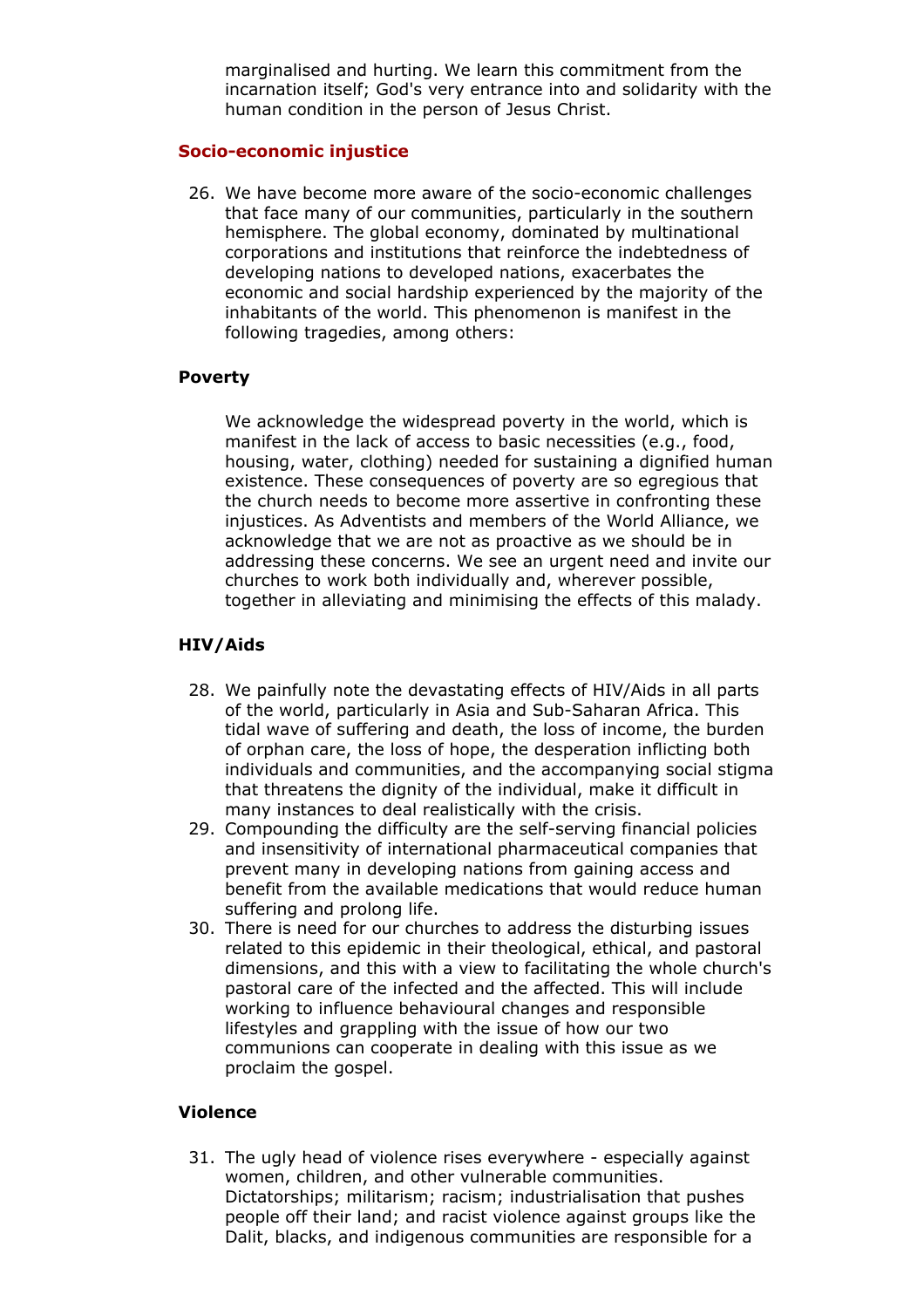large share of the wave of ongoing misery of countless multitudes. In addition, many structural adjustment programmes imposed on indebted developing countries have adverse effects upon human and peoples' rights. Such violence and discrimination brutalises and dehumanises people made in the image of God.

### **Ecological destruction**

- 32. In recent years there has been a global raising of consciousness to the ways in which human beings, particularly from affluent societies in the northern hemisphere, have contributed to the destruction of the environment. Manifestations of this destruction include reduction of valuable biomass (e.g., deforestation, over-harvesting of marine life, and overgrazing), compromises in maintaining eco-diversity balance (e.g., acid rain and use of fossil fuels), and global warming.
- 33. As Christian believers, we are called to respond to these crises by engaging in the work of healing and reconciliation. The doctrine of creation shapes our understanding of Christian mission in relation to environmental degradation. We view the world as God's good creation; a theatre of God's grace; a gift to be enjoyed and nurtured by God's creatures. Sabbath rest may well be a reminder both of God's providential care of the earth and our responsibility to serve as its creative stewards.
- 34. In light of the doctrine of creation, we exhort ourselves and other Christians to repent of the sinful ways we have exploited the environment and modify our behaviour accordingly. Positive practical steps that Christians can take on a local level to address these concerns include: recycling, conserving energy, buying ecologically-friendly products, and supporting local conservation groups. Our discussions emphasised that Christians also need to think with global and systemic perspective about their mission. In agreement with a report submitted to the World Council of Churches Central Committee in 2001(Document PRII 3), we call Christians from industrialised countries to recognise that they carry "major moral responsibility for precipitating climate change and therefore must exercise leadership that results in real action to reduce the causes." In addition, we hold that Christians be aware of the relationship of multinational corporations to ecological destruction and refuse to condone business endeavours that benefit industrialised countries to the detriment of developing nations.

# **Prejudices**

35. We recognise that prejudices still persist in many of our societies, including faith-based communities. Wherever they exist, these prejudices constitute a denial of the gospel. In this section we focus on issues of religious freedom and gender which impinge on the holistic proclamation of the gospel.

### **Religious freedom**

- 36. We recognise that religious freedom is a gift of God and a fundamental freedom that should be promoted and protected.
- 37. We are concerned by the increasing violations of religious freedom in several parts of the world leading to an increase of intolerance and conflict.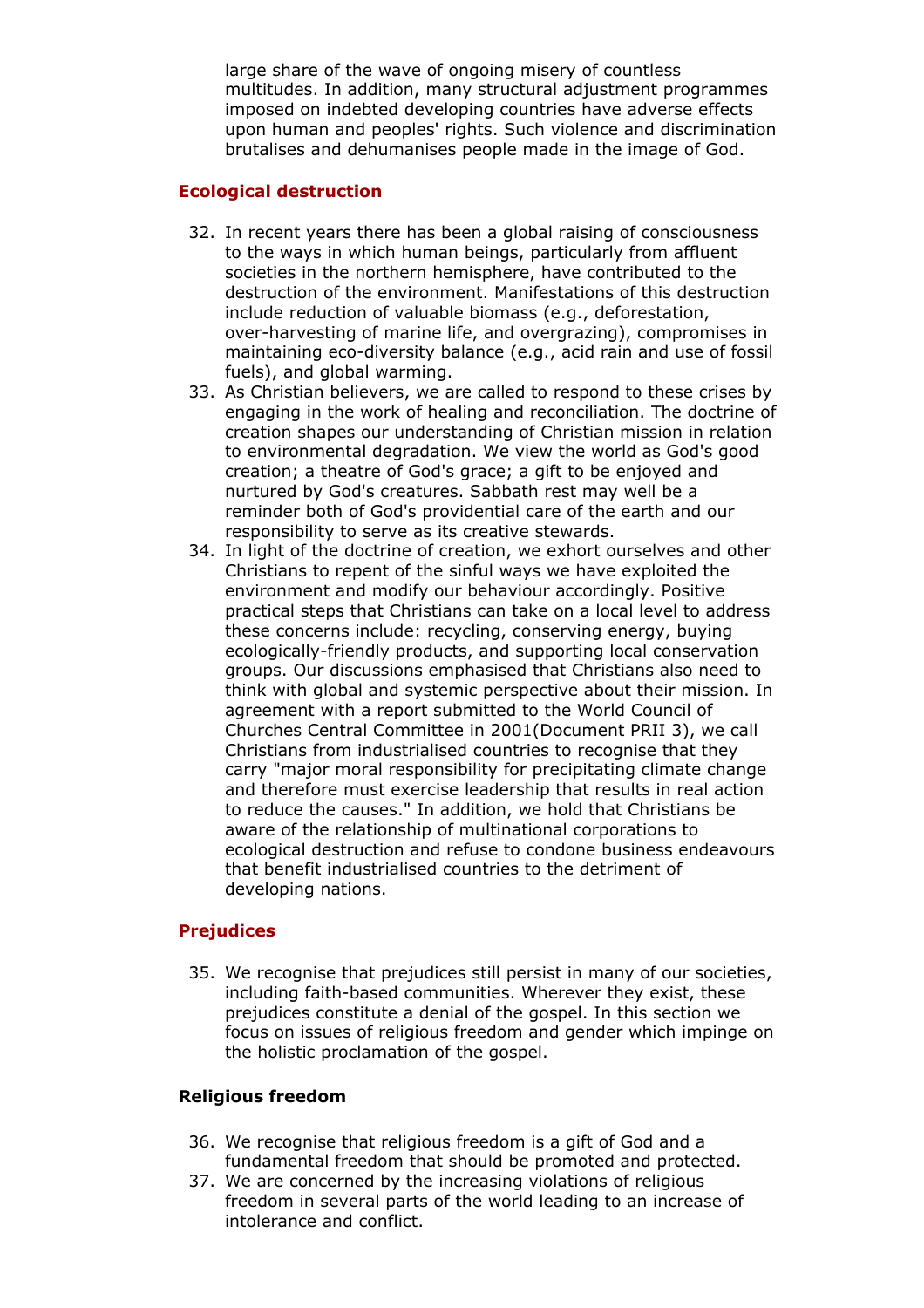38. We encourage cooperation between our communions: (a) in defending and promoting religious freedom through international agencies, governments, and churches; (b) in organising conferences and symposia to discuss religious freedom issues; and (c) in sharing information and joining in common projects and prayers for those who are persecuted.

# **Gender biases**

- 39. Women experience discrimination, oppression and exploitation in many forms. We believe the church needs to continue combating gender discrimination. The doctrine of creation teaches that men and women are equally created in the image of God; in the household of faith we are all one in Christ. This theological affirmation needs to be supported by concrete action first in local contexts and then in networking with others from multiple contexts who are also advocates of women and women's concerns.
- 40. Women constitute a vital and dynamic force within the church. They keep the church active by their numerous contributions. But in many contexts they are excluded from leadership roles and decision-making bodies. The New Testament, by contrast, teaches that women are equal recipients of the gifts of the Holy Spirit and should therefore exercise leadership roles in the church's ministry. Reformed representatives emphasise that this includes the ordination of women to the ministry of Word and Sacrament, whilst admitting that the mere fact of the church's having this commitment does not imply that all gender-equality issues have been resolved. While it is true that, because of differences in biblical interpretation, Adventists do not at present ordain women to the ministerial office, women are occupying increasingly significant leadership roles, including service as local pastors.
- 41. In the course of our discussions we highlighted the need for: (a) ongoing interpretation of Scriptures pertaining to gender equality; (b) raised consciousness of social evils including prostitution in relation to tourism, *sati* (an Indian term for widow-burning), dowry, female infanticide, female sterilisation, job discrimination; and (c) increased understanding of the particular ways in which gender discrimination is manifest, depending on the particular context.

# **Conclusion**

- 42. We are happy to conclude that our conversation has been productive in a number of directions. We have affirmed the common doctrinal ground on which we stand, and we have specified some of the ways in which our teachings have developed over time. We have sought to dispel mutual misunderstandings concerning doctrine. We have eschewed the sectarian spirit, and have not questioned one another's status as Christians. Recognising that the gospel of God's grace concerns the whole of life and the whole of society, we have turned our minds to some of the burning issues of the day. We invite our constituencies to redouble their efforts to work for justice, the eradication of poverty, and the preservation and right stewardship of the created order.
- 43. In many ways, this conversation was a learning process for both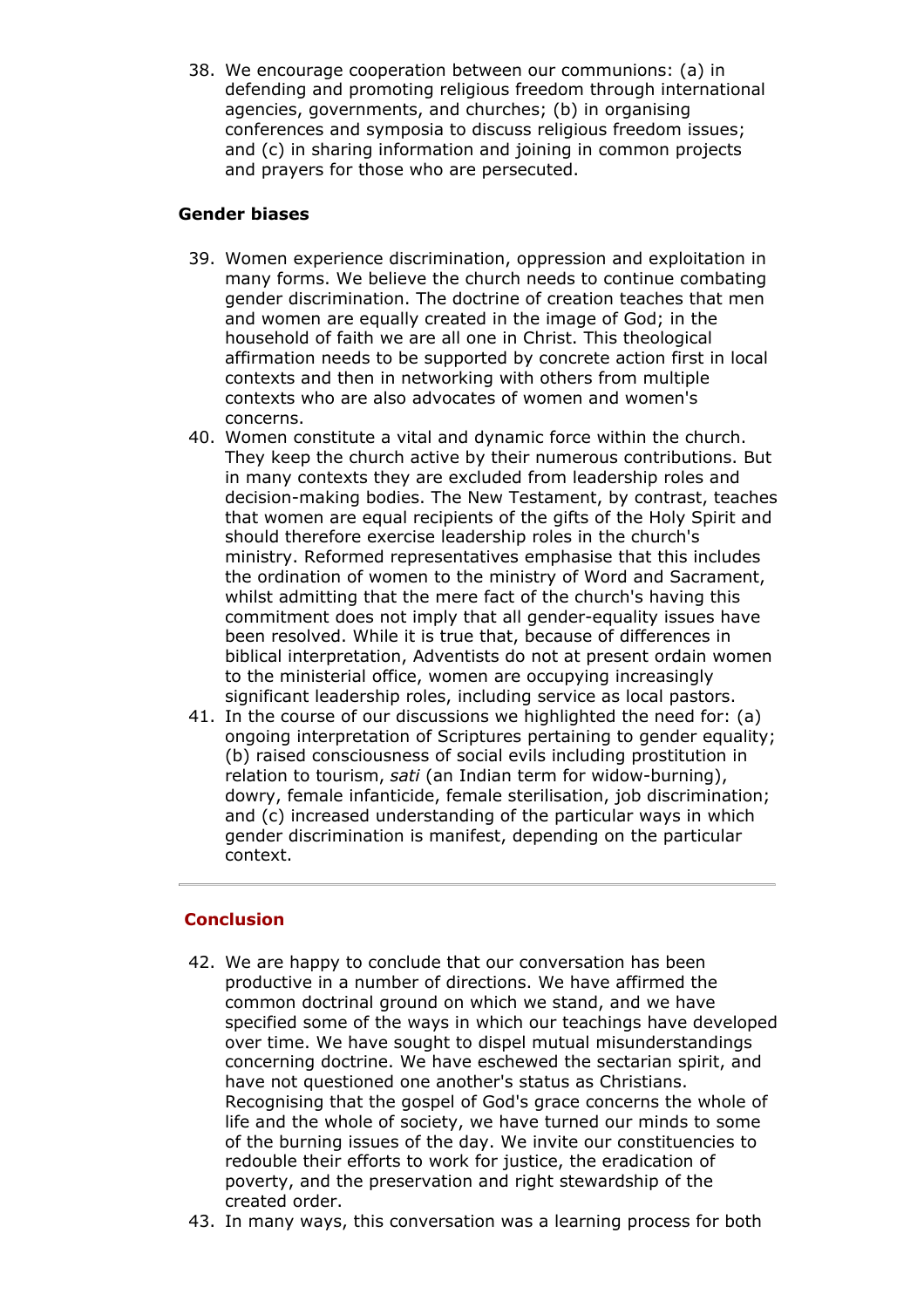parties. The Adventists made clear their indebtedness to the historic creeds of the church, and to the Reformation heritage, while the Reformed were impressed by the considerable efforts made by Adventists in education, health, and the cause of religious freedom. It appeared that while the Adventists might do well to reflect further upon socio-political involvement grounded in the gospel, the Reformed might in some quarters question the relative weight they give to evangelism and social witness.

- 44. In the course of our discussions, it became clear that there is scope for a greater degree of clarification on doctrinal and ethical issues than we have yet achieved. The following topics have emerged as candidates for future consideration, should the sponsoring bodies decide that further Reformed/Adventist dialogue should take place: the interpretation of the Bible; the Sabbath; law and grace; eschatology; the concept of the 'remnant'; the question of church discipline and holy living in relation to secularised societies; the relation of Ellen G. White's writings to the Scriptures; the meaning and implications of "double predestination"; questions concerning worship and polity; the contributions of liberation theologies; and the meaning and significance of Christ's "high priestly ministry."
- 45. We have every hope that, were such matters to be pursued, considerable convergence might be revealed. This would lead to increased mutual understanding and acknowledgement of our communions as authentic members of the one church of the Lord Jesus Christ.

### **Appendix I: List of papers presented**

Seventh-day Adventists: A Profile (William G. Johnsson, Adventist) The Apocalypse: God's Answer to the Human Cry for Ultimate Justice (Roy Adams, Adventist)

Keepers of the Garden: Christians and the Environment: An Adventist Perspective (John T. Baldwin, Adventist)

Seventh-day Adventists and Religious Freedom - An Aspect of Justice ( John Graz, Adventist)

Protestant Theological Heritage in Seventh-day Adventism (Hans K. LaRondelle, Adventist)

The Challenges of the Post-Cold War for Protestant Christianity in Latin America (Arturo Piedra, Reformed)

Church Concerns from the Southern Africa Perspective: A Presentation to the Adventist-Reformed Dialogue (Ruppert Hambira, Reformed) Reformed Ecclesiology (Alan Sell, Reformed)

Women's Concerns from a Dalit Perspective (Nalini Arles, United) The Doctrine of Forgiveness and Its Implications for Justice: A Reformed, Feminist, North American Perspective (Cynthia Rigby)

# **Appendix II: Participants**

### **Reformed Participants**

Prof. Dr Cynthia Rigby (Co-chair) Austin Presbyterian Theological Seminary Austin Texas, USA

Prof. Dr Nalini Arles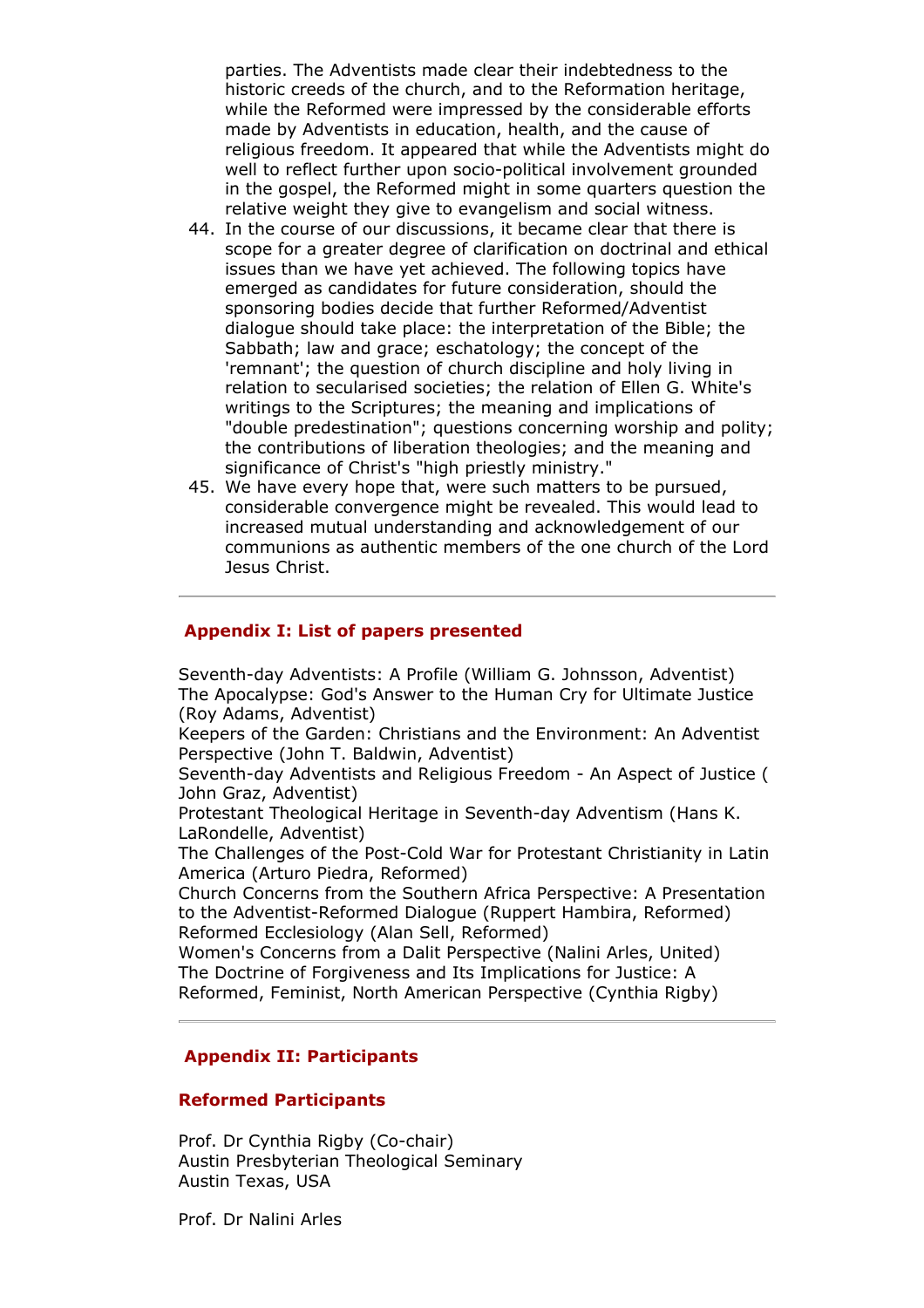Chair of the Christian Education Department United Theological College Bangalore, India

Rev. Rupert Hambira United Congregational Church of Southern Africa UCCSA Synod Office Gaborone, Botswana

Dr Arturo Piedra San José, Costa Rica

Dr Alan PF Sell The United Theological College Aberystwyth, Wales, United Kingdom

Dr Setri Nyomi World Alliance of Reformed Churches Geneva, Switzerland

#### **Apologies:**

Prof. Dr Beatriz Melano Montevideo, Uruguay

#### **Warc Staff:**

Ms Margaret Owen World Alliance of Reformed Churches Geneva , Switzerland

Dr Odair Pedroso Mateus World Alliance of Reformed Churches Geneva, Switzerland

#### **Seventh-day Adventist participants**

Dr Bert Beach, General Secretary (Co-chair) General Conference of Seventh-day Adventists Silver Spring MD, USA

Dr Roy Adams, Associate Editor "Adventist Review" Silver Spring MD, USA

Dr Niels-Eric Andreasen, President Andrews University, Berrien Springs MI, USA

Professor John Baldwin Andrews University Berrien Springs MI , USA

Dr John Graz, Director Department of Public Affairs and Religious Liberty General Conference of Seventh-day Adventists Silver Spring MD, USA

Dr William Johnsson, Editor